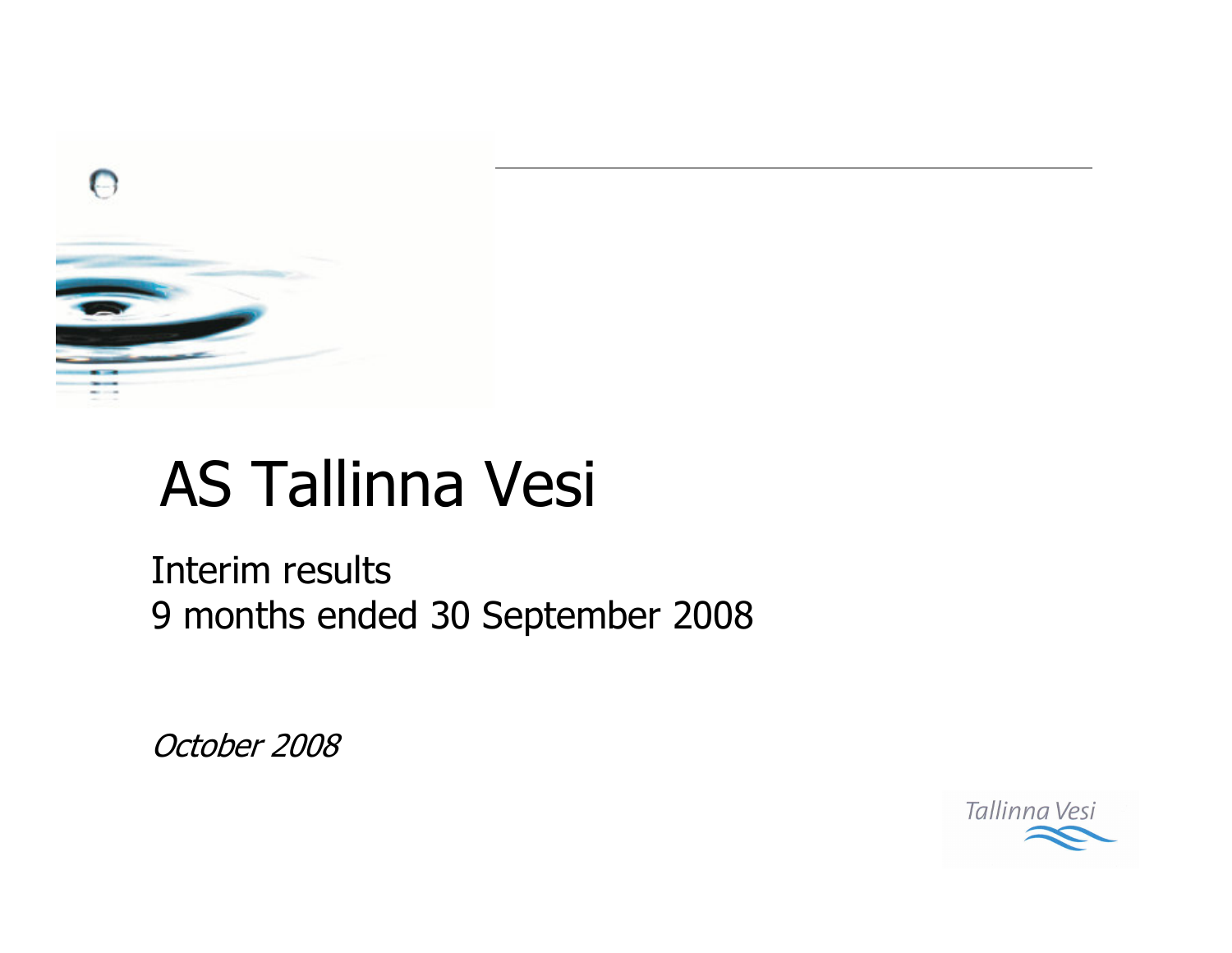# **Speakers**



Ian Plenderleith CEO, Chairman of the Management Board



Siiri Lahe CFO, Member of the Management Board

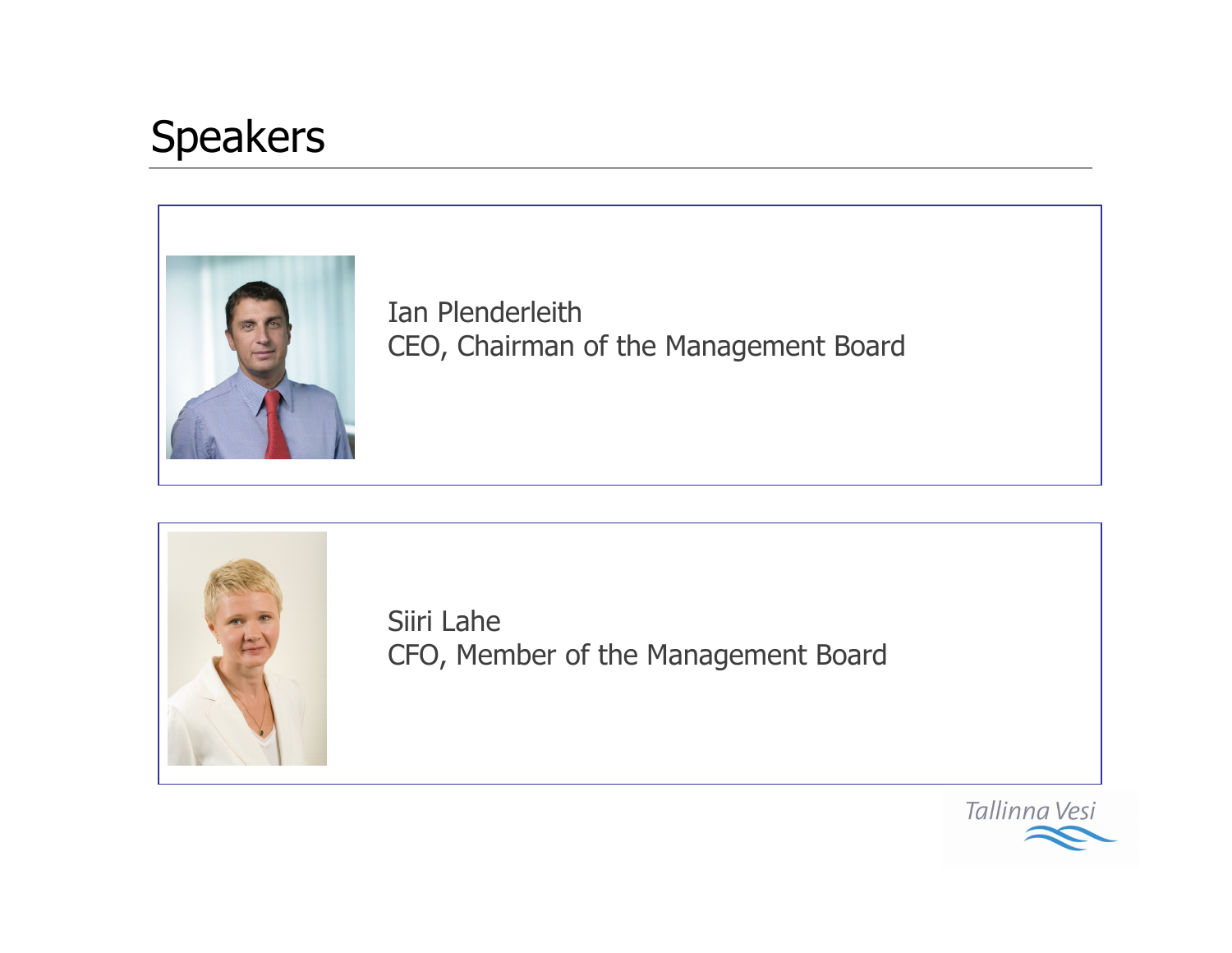#### Key achievements in 1st 9 months 2008

**Good Operational Performance** 

Q3 achieved the coefficient 0.5 for Nitrogen

All LoS requirements fulfilled

Sales from main operating activity increased by 11.3%

Sales growth in surrounding areas 52.6%

Underlying profit before tax increased by 13.2%

**Signed Maardu contract** 

Tariff increase of 12.8% from 1 Jan 2009

**CSR & IR awards**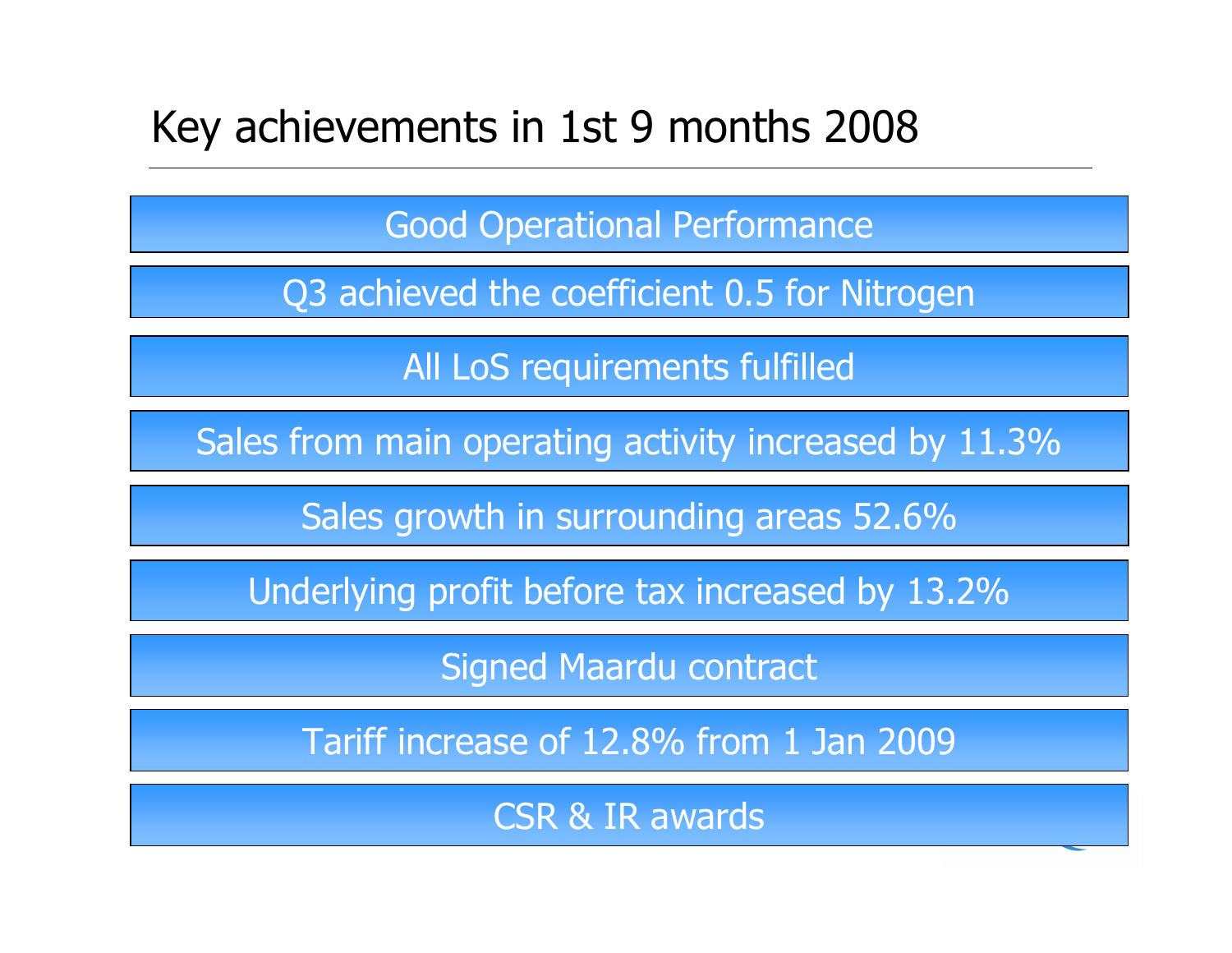# Financial Highlights in 9 mths 2008 compared to 2007

|                              | 9 months | 9 months |                 |               |
|------------------------------|----------|----------|-----------------|---------------|
| mln EEK                      | 2008     | 2007     | <b>Increase</b> | <b>Change</b> |
| <b>Sales</b>                 | 670,4    | 550,4    | 120,0           | 21,8%         |
| Main operating activities    | 537,2    | 482,6    | 54,6            | 11,3%         |
| Other operating activities   | 133,2    | 67,8     | 65,4            | 96,5%         |
| Net profit                   | 203,1    | 195,9    | 7,2             | 3,7%          |
| <b>Underlying Net profit</b> | 203,1    | 182,6    | 20,5            | 11,3%         |

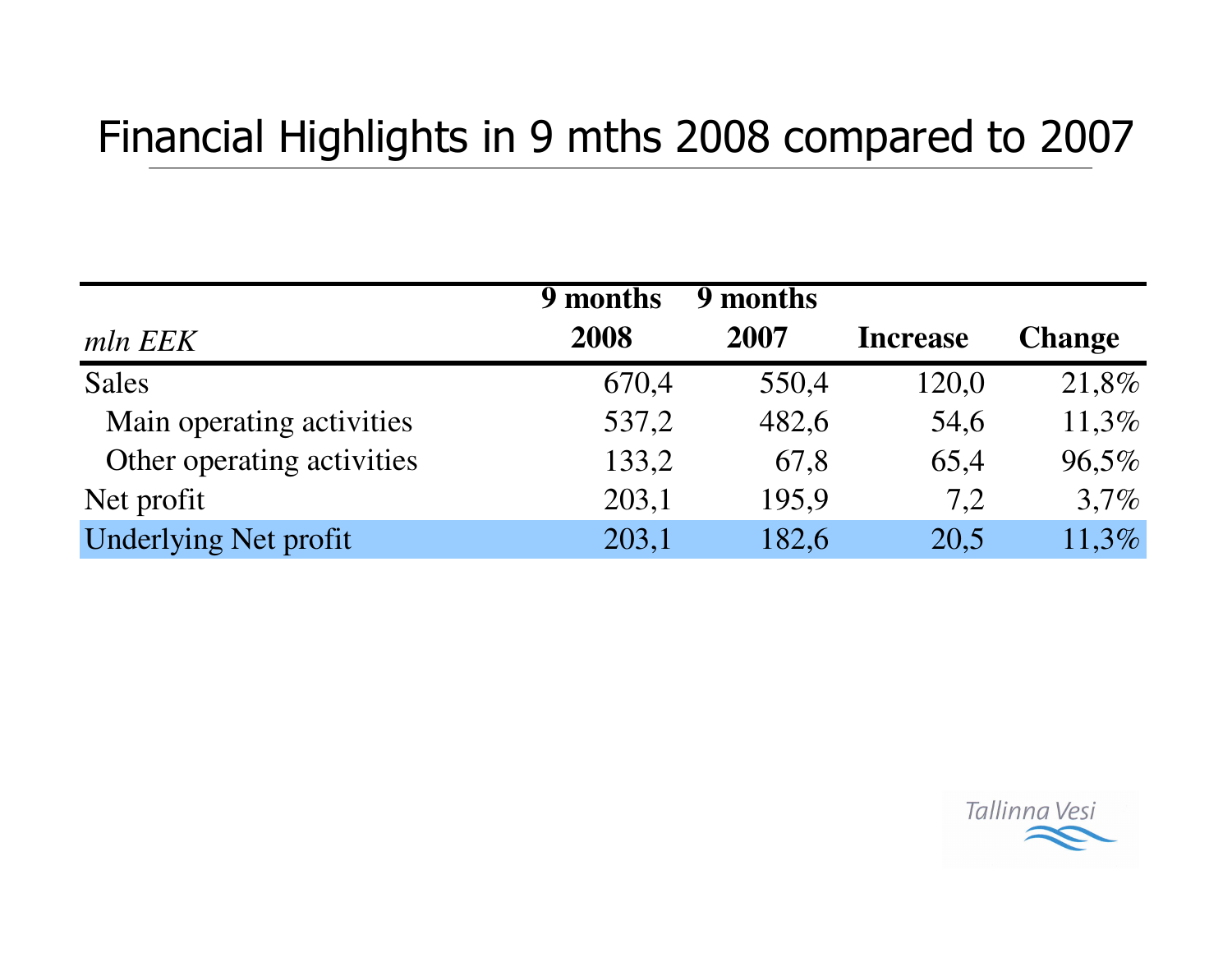### Water and Wastewater and other revenues

#### **Revenues**

| million EEK                       | 9 M 2008 | 9 M 2007 | Ch. EEK       | Ch. %   |
|-----------------------------------|----------|----------|---------------|---------|
| <b>Domestic</b>                   | 259,8    | 238,3    | 21,5          | 9,0%    |
| Commercial, in area only          | 204,8    | 189,1    | 15,8          | 8,3%    |
| Commercial, outside area only     | 19,5     | 12,8     | 6,7           | 52,6%   |
| Overpollution                     | 10,3     | 7,6      | 2,7           | 35,1%   |
| <b>Water and wastewater total</b> | 494,4    | 447,8    | 46,6          | 10,4%   |
|                                   |          |          |               |         |
| <b>Volumes</b>                    |          |          |               |         |
| million m3                        | 9 M 2008 | 9 M 2007 | <b>Ch. M3</b> | Ch. %   |
| <b>Domestic</b>                   | 21,4     | 21,9     | $-0,5$        | $-2,5%$ |
| Commercial, in area only          | 7,3      | 7,5      | $-0,2$        | $-3,3%$ |
| Commercial, outside area only     | 2,7      | 1,8      | 0,9           | 53,5%   |

- $\triangleright$  Other main business revenues 42.8 mln EEK, by 8.0 mln EEK or 23% higher y-o-y
- > Impact from the biggest lost industrial customer minus 129 thousand m3 (water & sewerage in total)

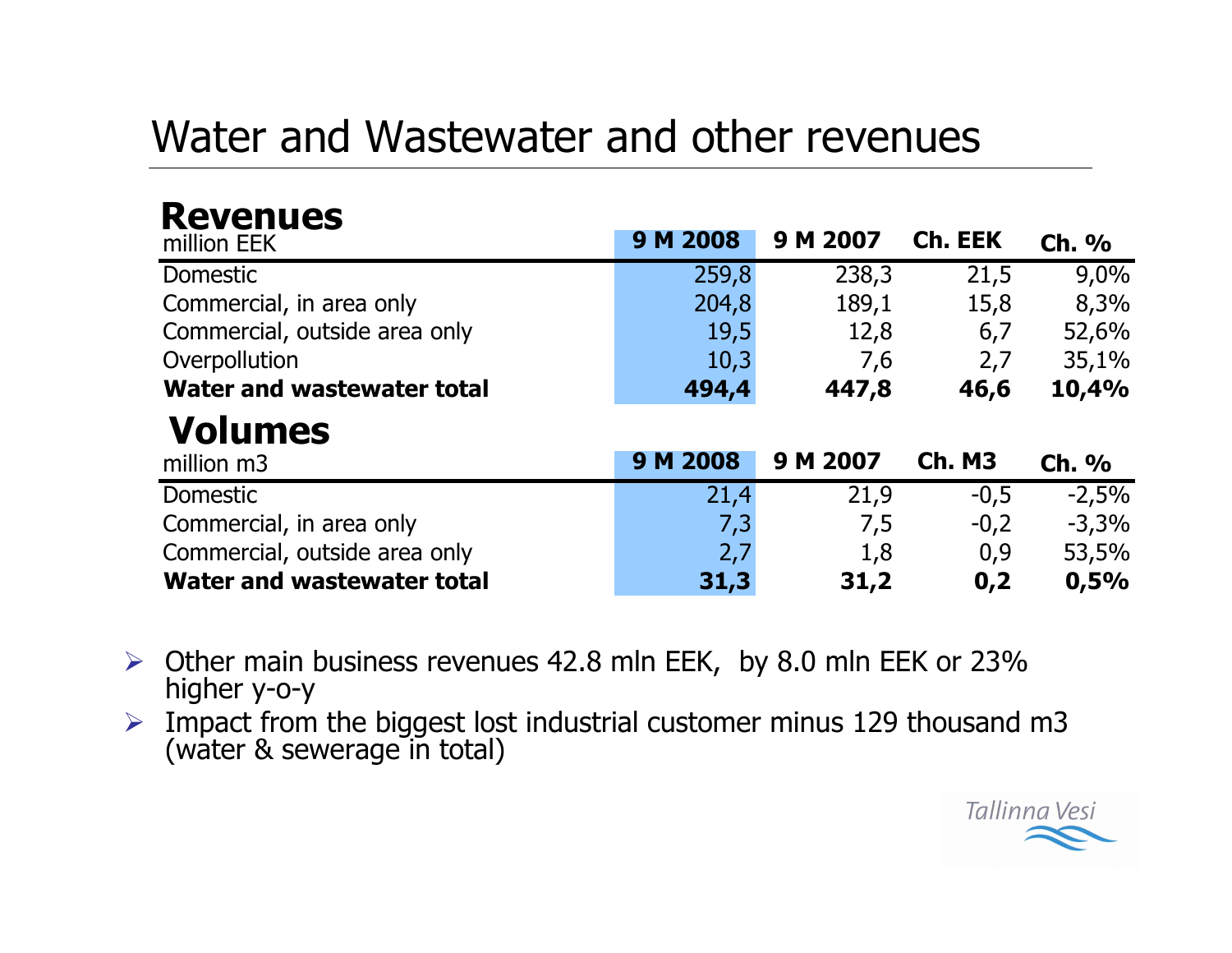# Costs: 9 mths 2008 compared to 9 mths 2007

#### Inflationary increases partially balanced by out-performance

- $\triangleright$  COGS main operating activities by 26.4% or 41.6 mln EEK higher y-o-y
- Underlying  $COGS -$  main operating activities by 16.6% or 28.3 mln EEK higher y-o-y  $\blacktriangleright$ In 2007 Environmental taxes 13.3 mln EEK lower due to provision write-back
- $\triangleright$  Marketing costs 0.5 mln EEK lower
- $\triangleright$  Administration costs 1.0 mln EEK lower

Across all above categories the impact from the following indexes:

- $\checkmark$  CPI increase in 2007 6.6%, forecast for 2008 around 10%
- $\checkmark$  Salaries index increase in 2007 20.4%, forecast for 2008 15%
- $\checkmark$  Construction price index increase in 2007 12.7%
- $\triangleright$  Other revenues 1.9 mln FFK lower
- $\triangleright$  Financial costs 0.8 mln EEK lower (increase in Euribor rates and positive interest SWAP)

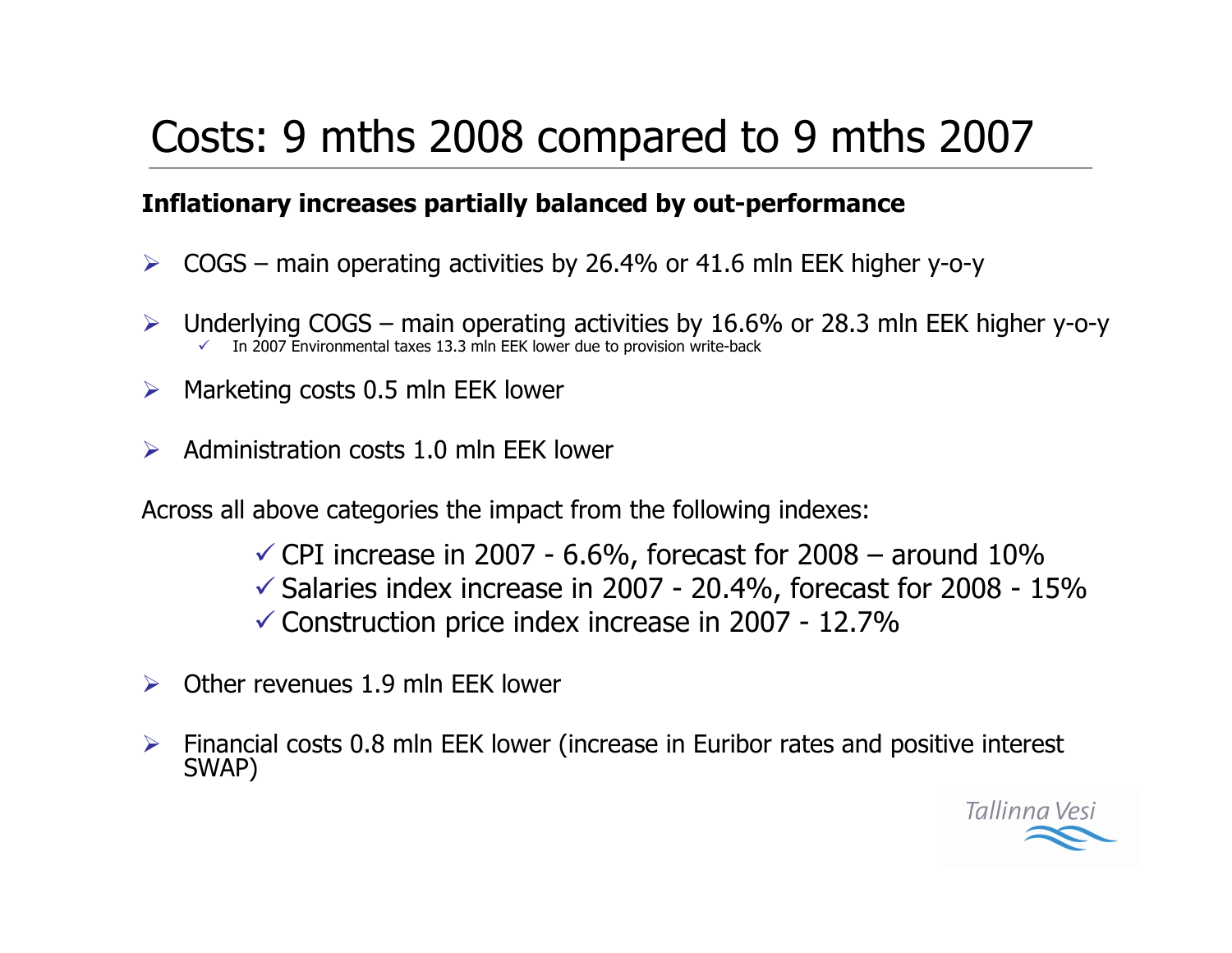# Reported: Profitability of Operations



- $\blacktriangleright$  $\triangleright$  Underlying operating profit 301.4 mln EEK in 9mo08, 11.3% increase y-o-y
- $\blacktriangleright$ > Underlying profit before taxes 269.3 mln EEK in 9mo08, 13.2% increase y-o-y

Tallinna Vesi

 $\blacktriangleright$  $\triangleright$  Underlying net profit 203.1 mln EEK in 9mo08, 11.3% increase y-o-y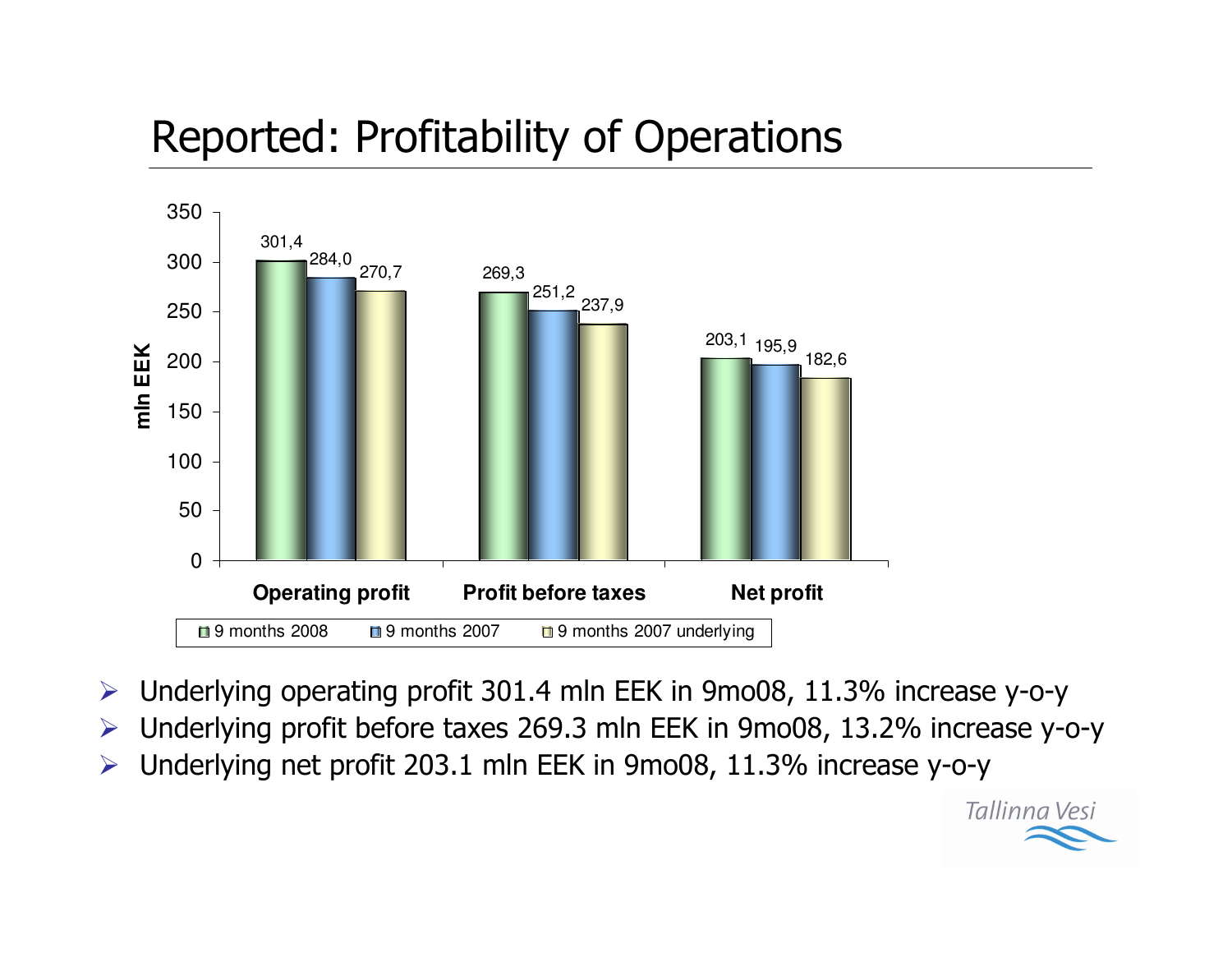#### **Cash Position**



- As of 30 September 2008 cash balance 211 m'EEK  $\blacktriangleright$
- 32.7 m'EEK cash generated in 9 M 2008, 112.8 m'EEK more than in 9 M 2007  $\blacktriangleright$ Tallinna Vesi